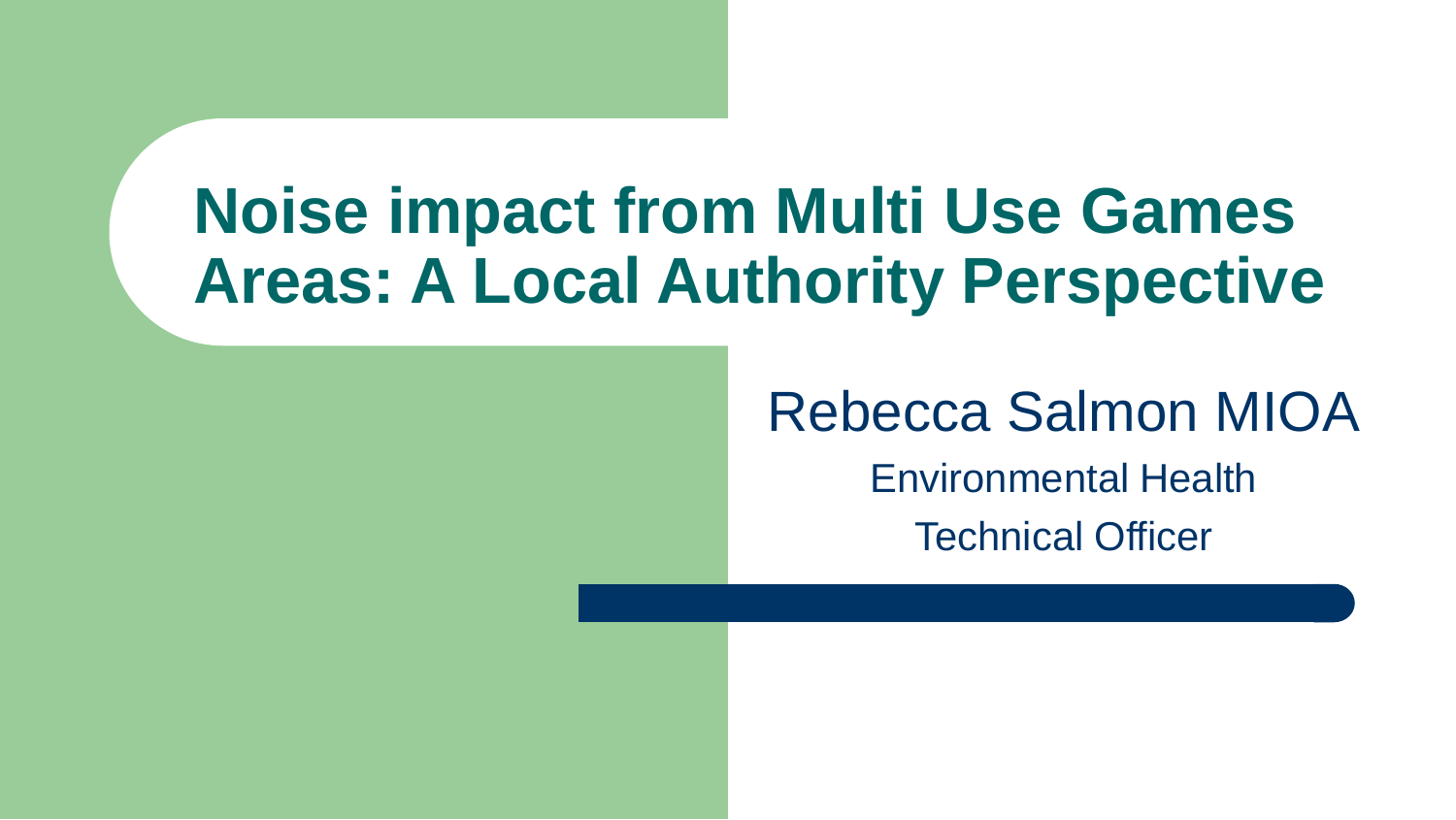#### **Multi Use Games Area (MUGA)** or **All Weather Pitch (AWP)**

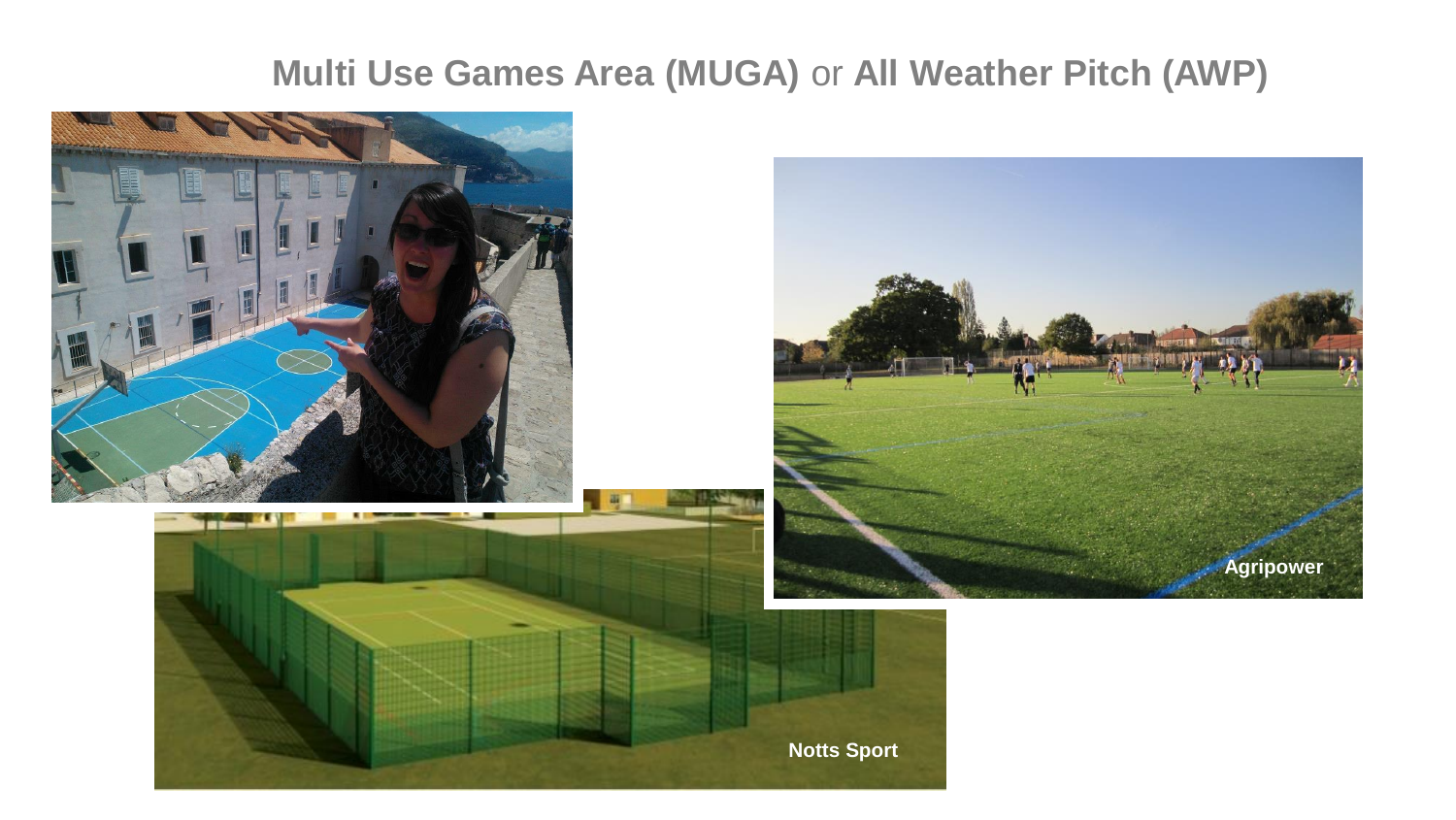### **Local Authority obstacles**

- Political forces- e.g. Councillors making promises to the community
- Other conflicting planning constraints
- Relevant information provided- construction materials and how the facility is to be used
- Planning conditions-have their limitations
- Ongoing issues-nuisance/anti-social behaviour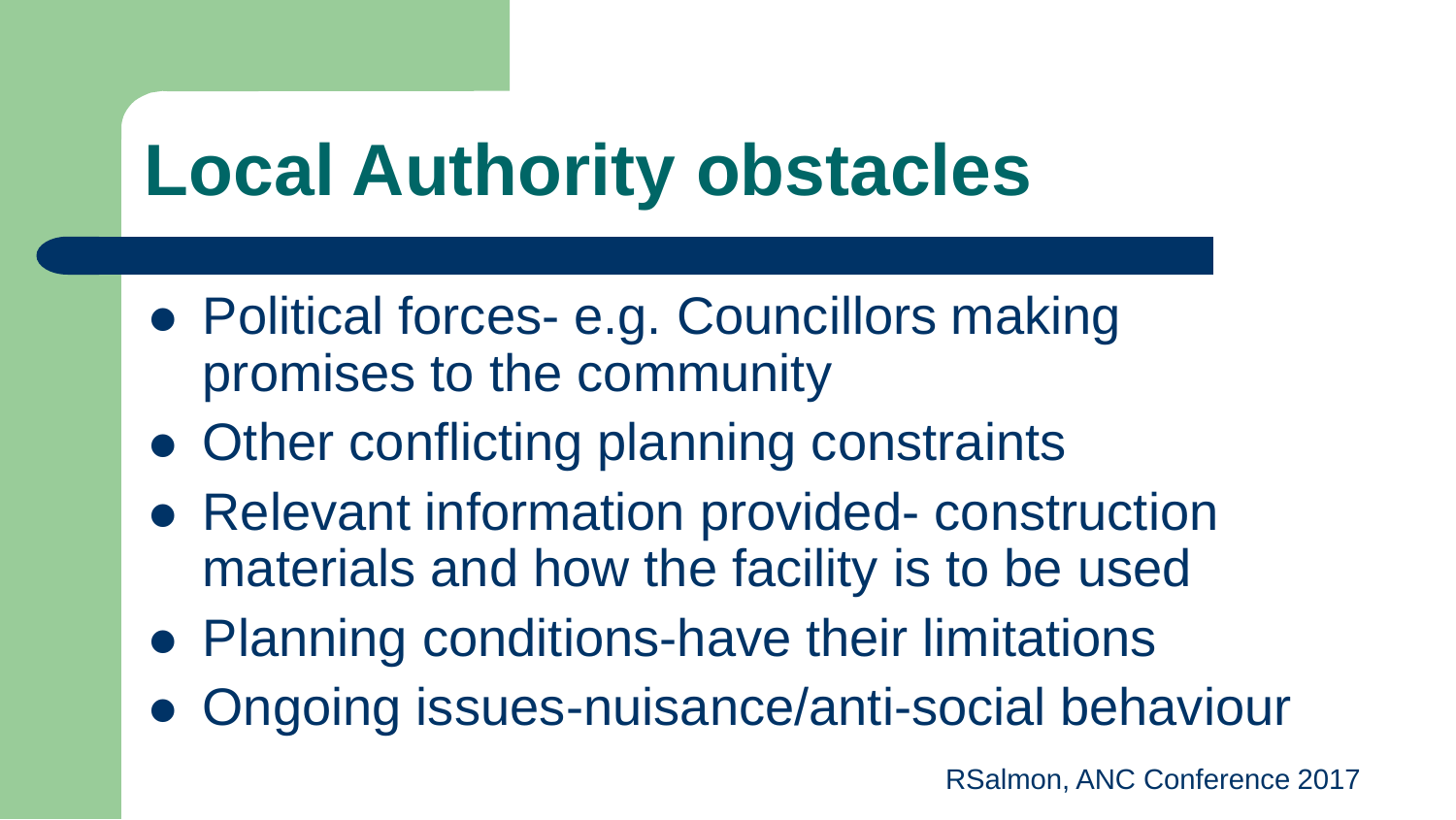#### **What were Local Authorities doing?**

- Surveyed 348 Local Authorities (included County, Unitary, London Borough, Metropolitan and District)
- 73% responded
- Variety of responses…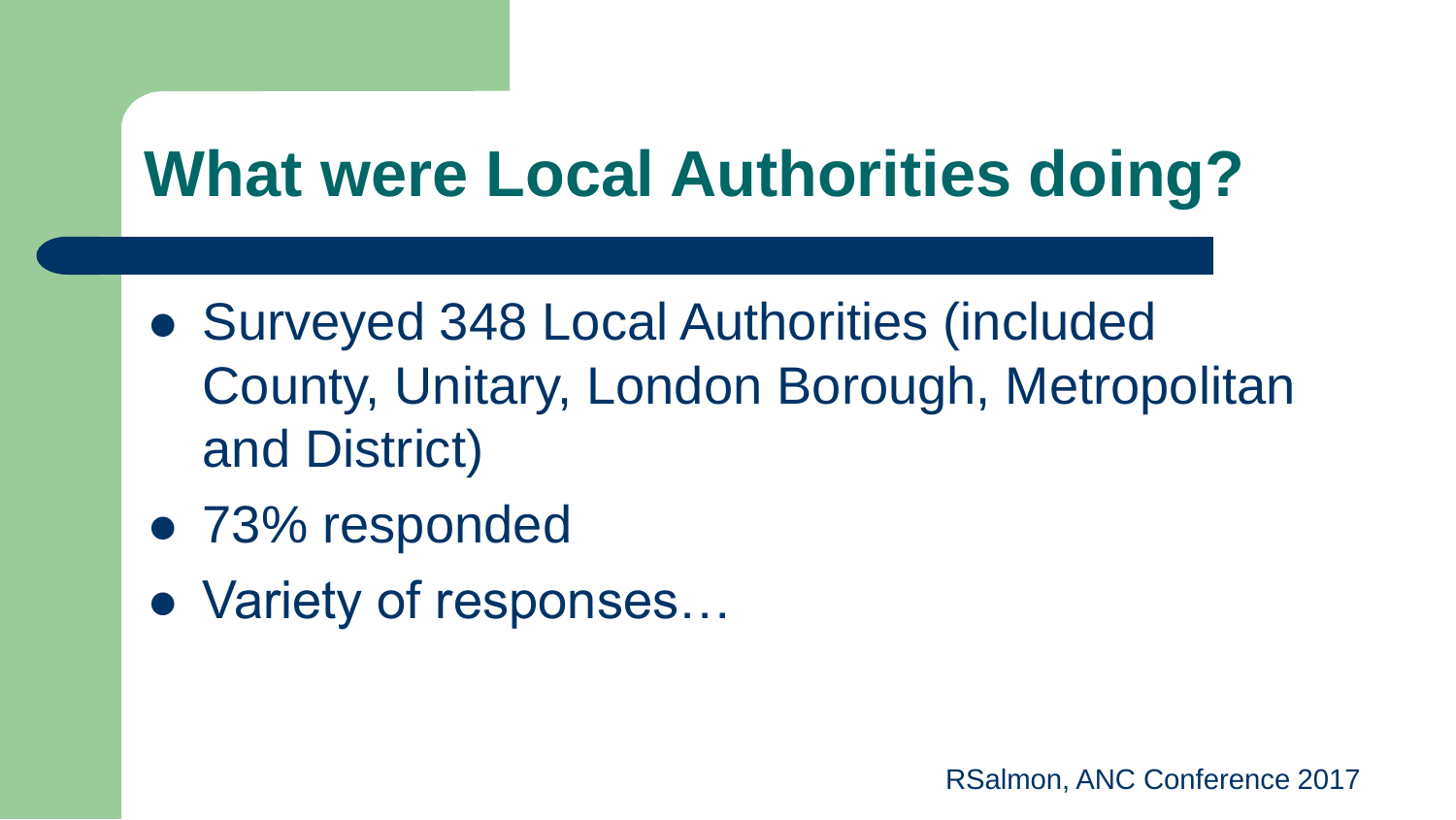Does your local authority have specific criteria for the assessment of noise from MUGAs under the new/old planning regime or for nuisance investigations? If so what are they?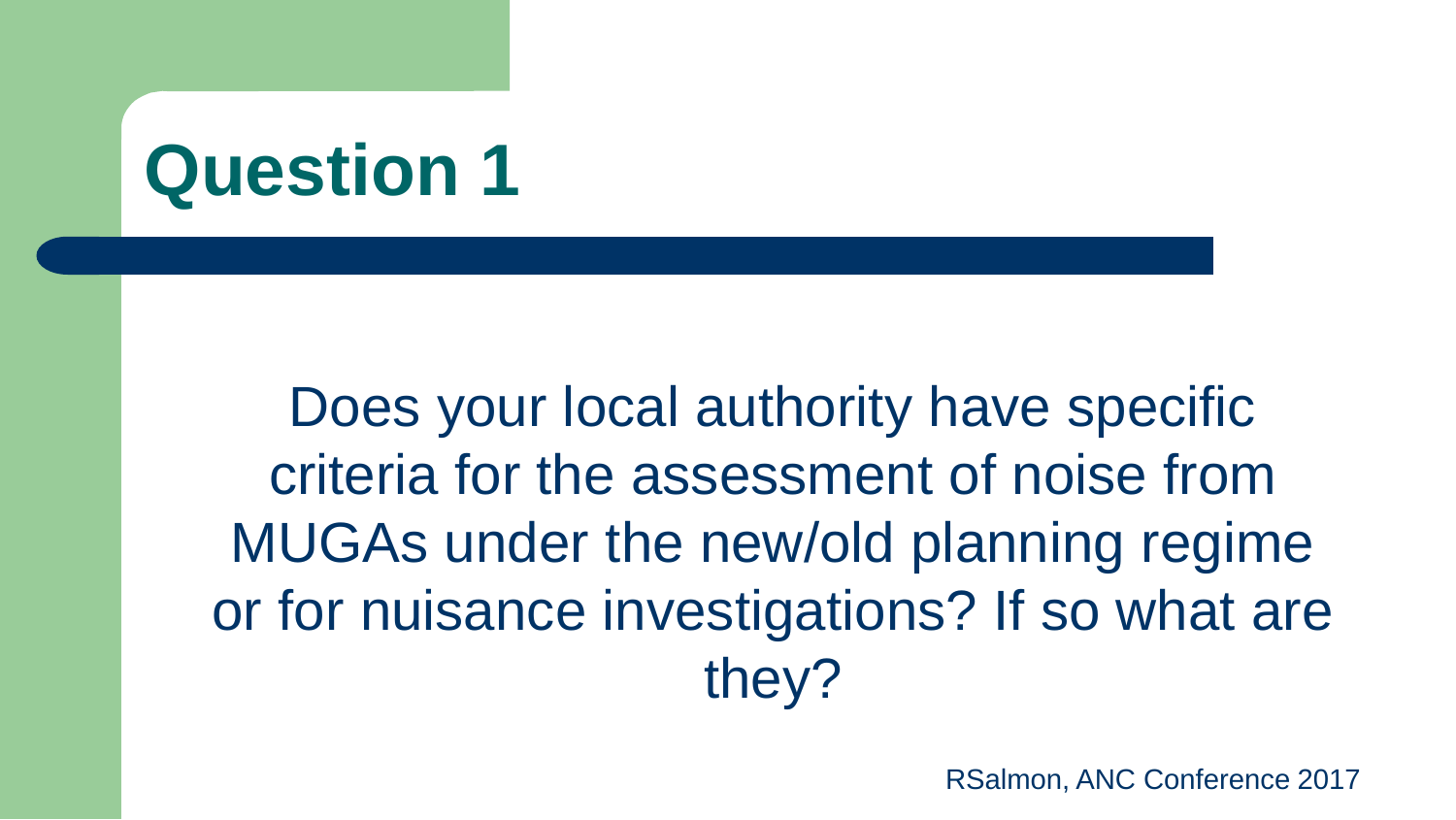| Method applied                                                          | Authority type |                |              |                |                 |
|-------------------------------------------------------------------------|----------------|----------------|--------------|----------------|-----------------|
|                                                                         | County         | Unitary        | Metropolitan | London Borough | <b>District</b> |
| <b>Specific policy</b>                                                  | 0              | $\mathbf 0$    | 1            | 0              | 0               |
| <b>Consult other party</b>                                              | 5              | $\mathbf 0$    | $\mathbf 0$  | 0              | 0               |
| <b>General test of statutory</b><br>nuisance                            | 0              | 9              |              | $\mathbf{3}$   | 20              |
| <b>BS4142</b>                                                           | 1              | 1              | $\mathbf{2}$ | 0              | $\mathbf 0$     |
| BS4142 with $L_{\text{Amax}}$                                           | 0              | $\pmb{0}$      | 0            | 0              |                 |
| Combined WHO guidelines and<br><b>BS4142</b>                            | 0              | $\mathbf 0$    |              | 0              | $\overline{2}$  |
| PPG <sub>24</sub>                                                       | 1              | $\overline{c}$ | $\mathbf 0$  | $\mathbf 0$    | $\mathbf 0$     |
| Sport England guidance                                                  |                | $\pmb{0}$      |              | $\mathbf 0$    |                 |
| Fields in Trust guidance/6 acre<br>standard                             | 0              | $\mathbf 0$    | 0            | $\mathbf 0$    | 5               |
| WHO guidelines                                                          | 0              | 1              | 0            | $\mathbf 0$    | $\mathbf 0$     |
| Combined BS4142, clay target<br>shooting guidance and<br>WHO guidelines | 0              | $\overline{c}$ | $\Omega$     | $\mathbf 0$    | $\Omega$        |
| <b>Combined Sport England</b><br>guidance and WHO<br>guidelines         | 0              | $\mathbf 0$    | 0            | $\mathbf 0$    |                 |
| Best technique available                                                | 0              | $\mathbf 0$    |              | $\Omega$       |                 |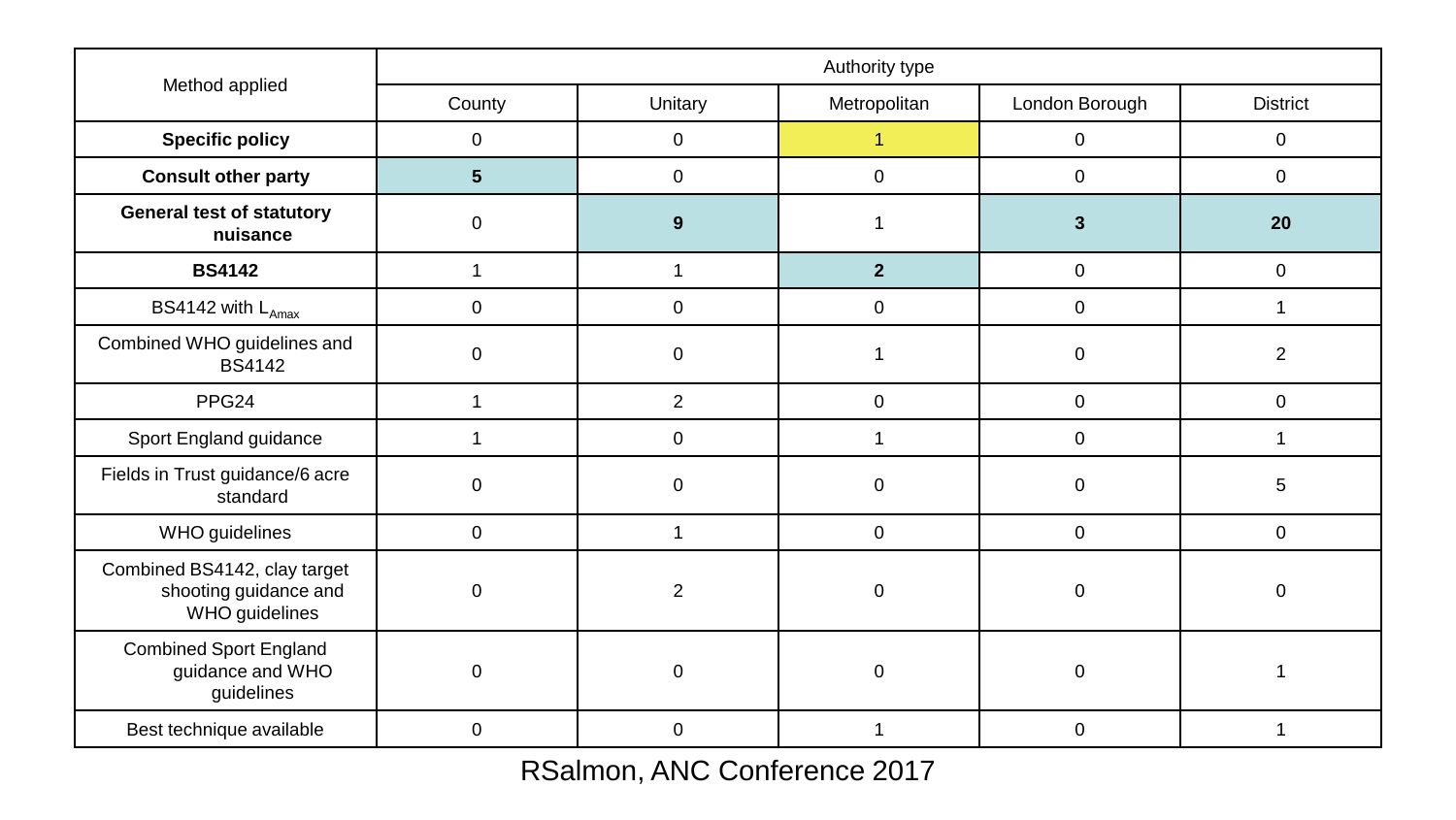Do you recommend that conditions relating to noise control be attached to any planning permission granted for MUGAs within your area? If so are these specific to MUGAs? Please give examples where possible.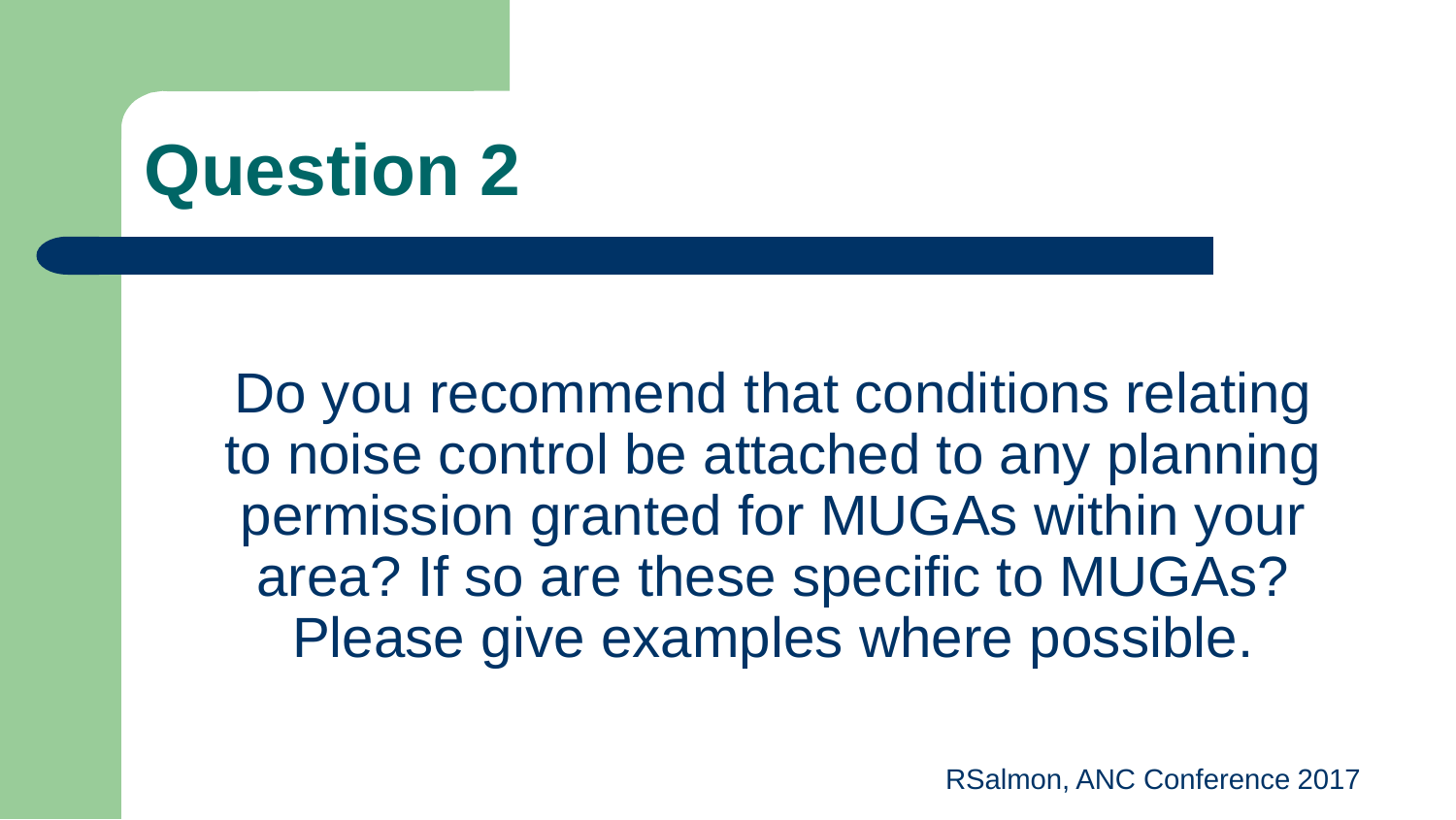- 50% thought conditions were unenforceable
- Consider conditions relating to mitigation measures
	- Fencing/bunds
	- Buffer zones
	- Construction materials
- Some required noise assessments but didn't give specifics on how they expected them to be undertaken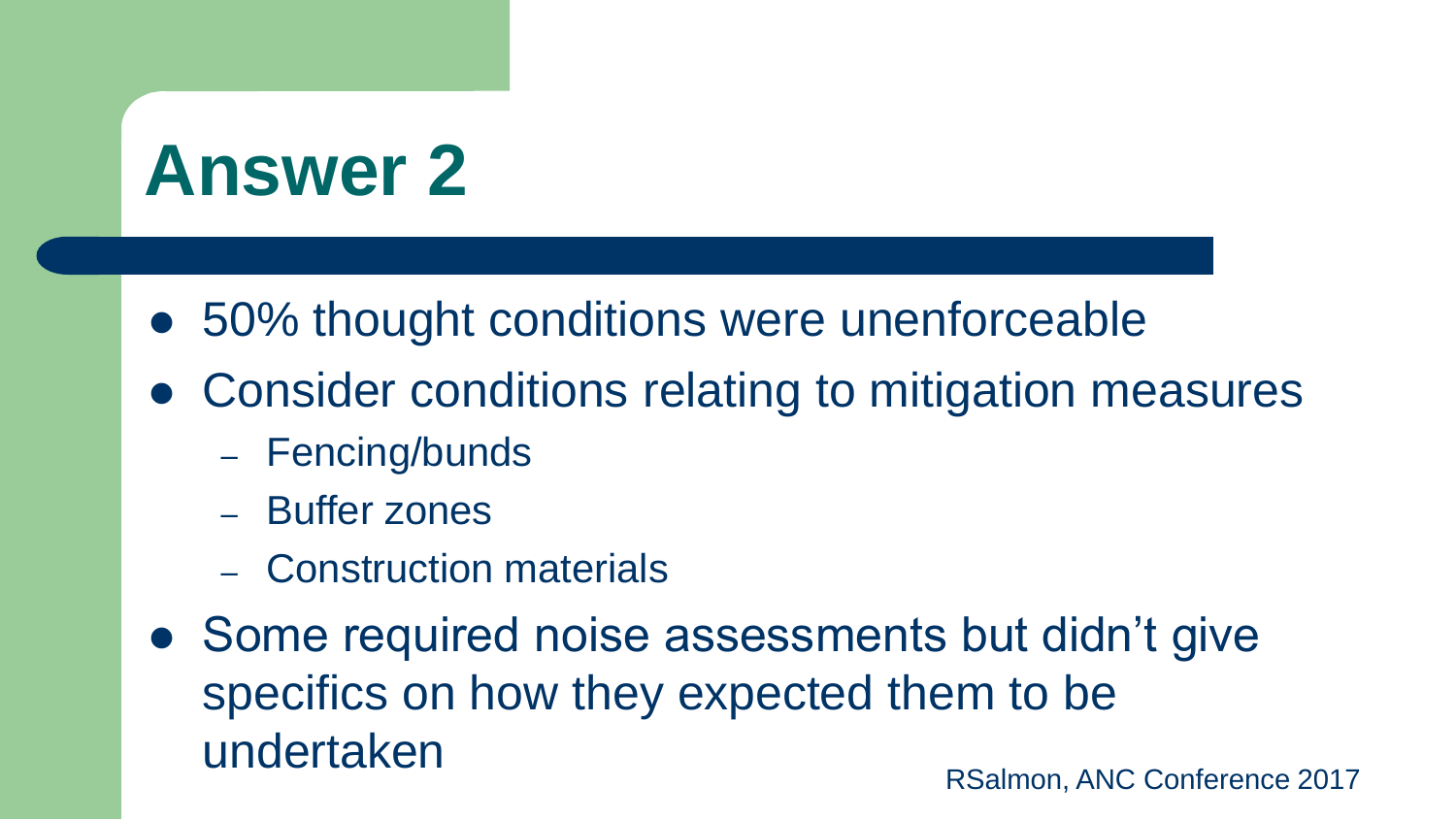How many MUGAs do you have in your area? Where possible give planning application references and/or location details.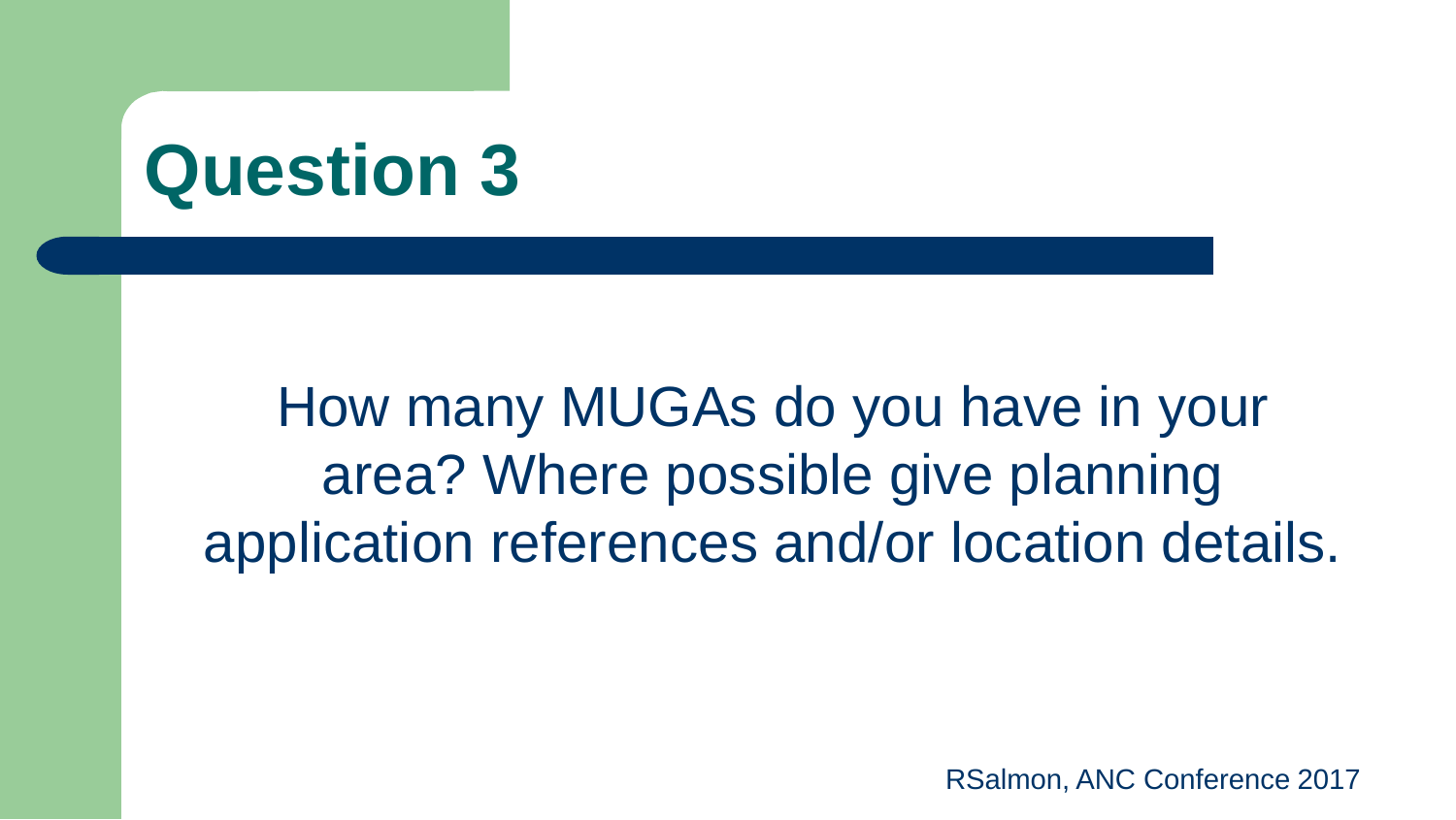- 56% of authorities couldn't provide me with an answer
- 9% had no MUGAs
- 35% (90 authorities) identified a total of 605 MUGAs

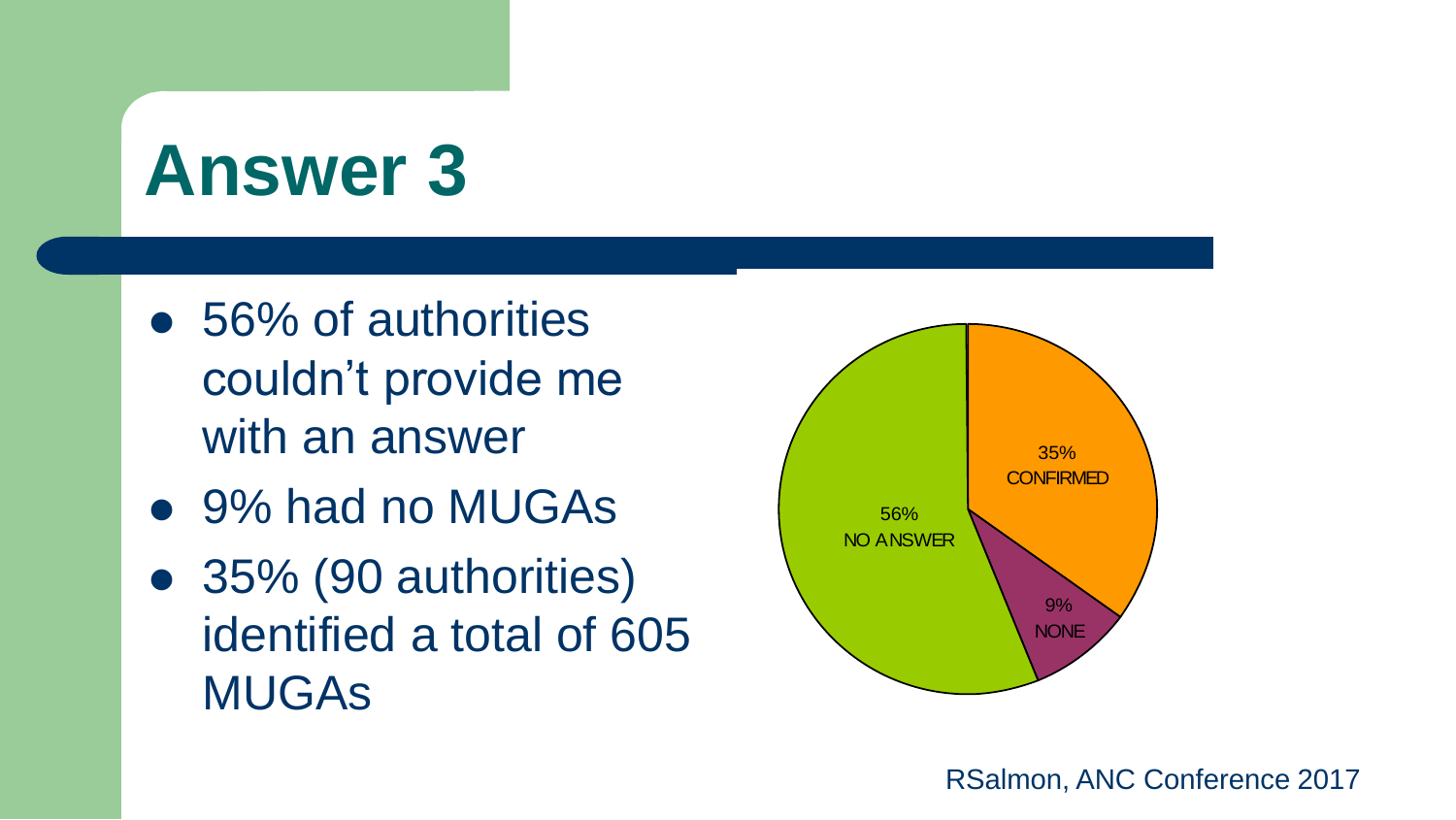Have you received any noise complaints about MUGA facilities in the last 5 years?

- If yes how many?
- What were the main noise sources being complained about?
- How many complaints were substantiated?
- RSalmon, ANC Conference 2017 Have any complaints led to noise abatement notices, planning enforcement or legal proceedings?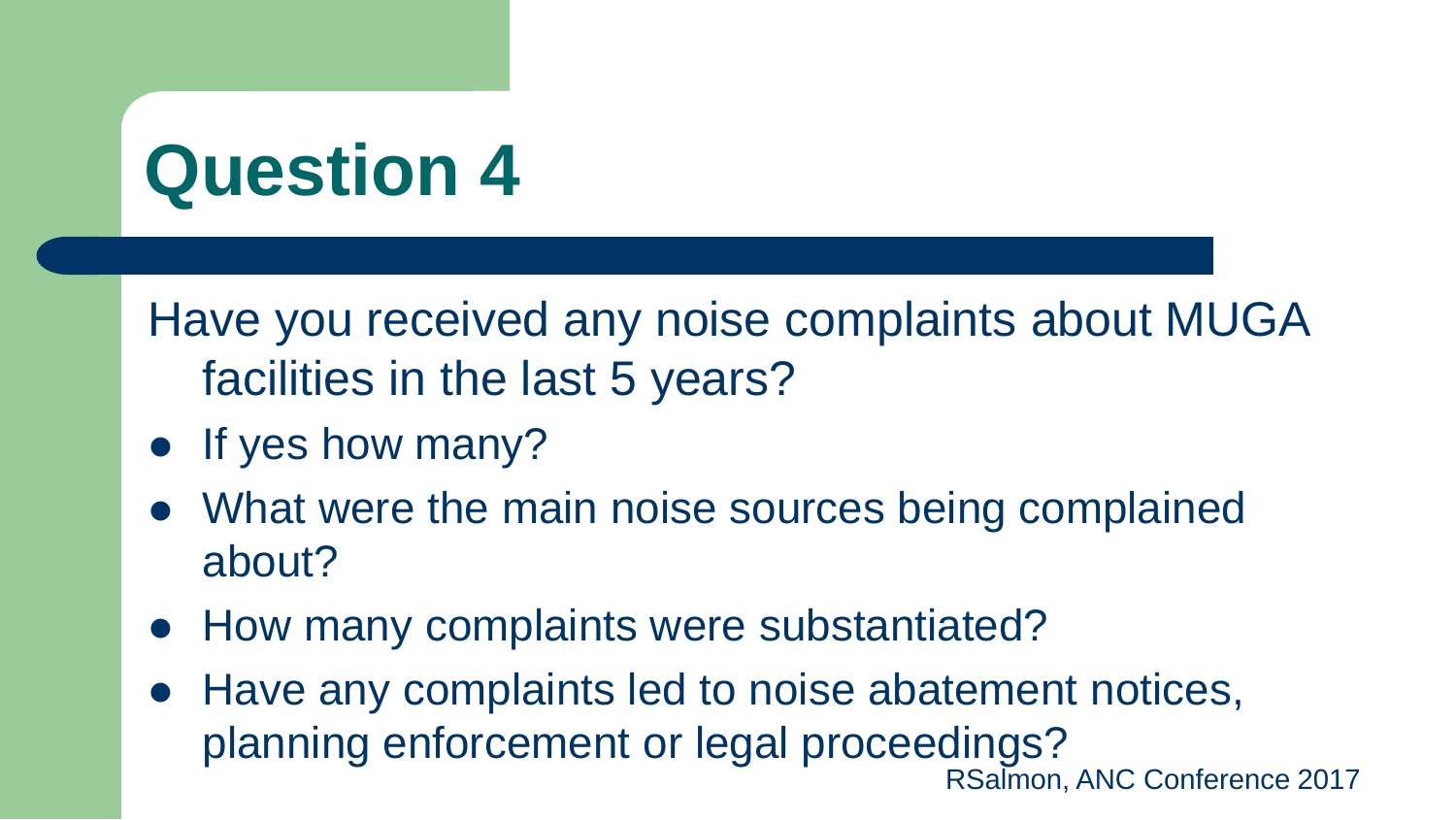• 16 unitary, 4 county, 42 district

= 62 authorities had received complaints

- Overall there were 177 complaints received
- Noise from shouting/swearing, balls hitting the fence/access gates/rebound boards and whistles
- 56 substantiated
- 5 noise abatement notices served under the Environmental Protection Act 1990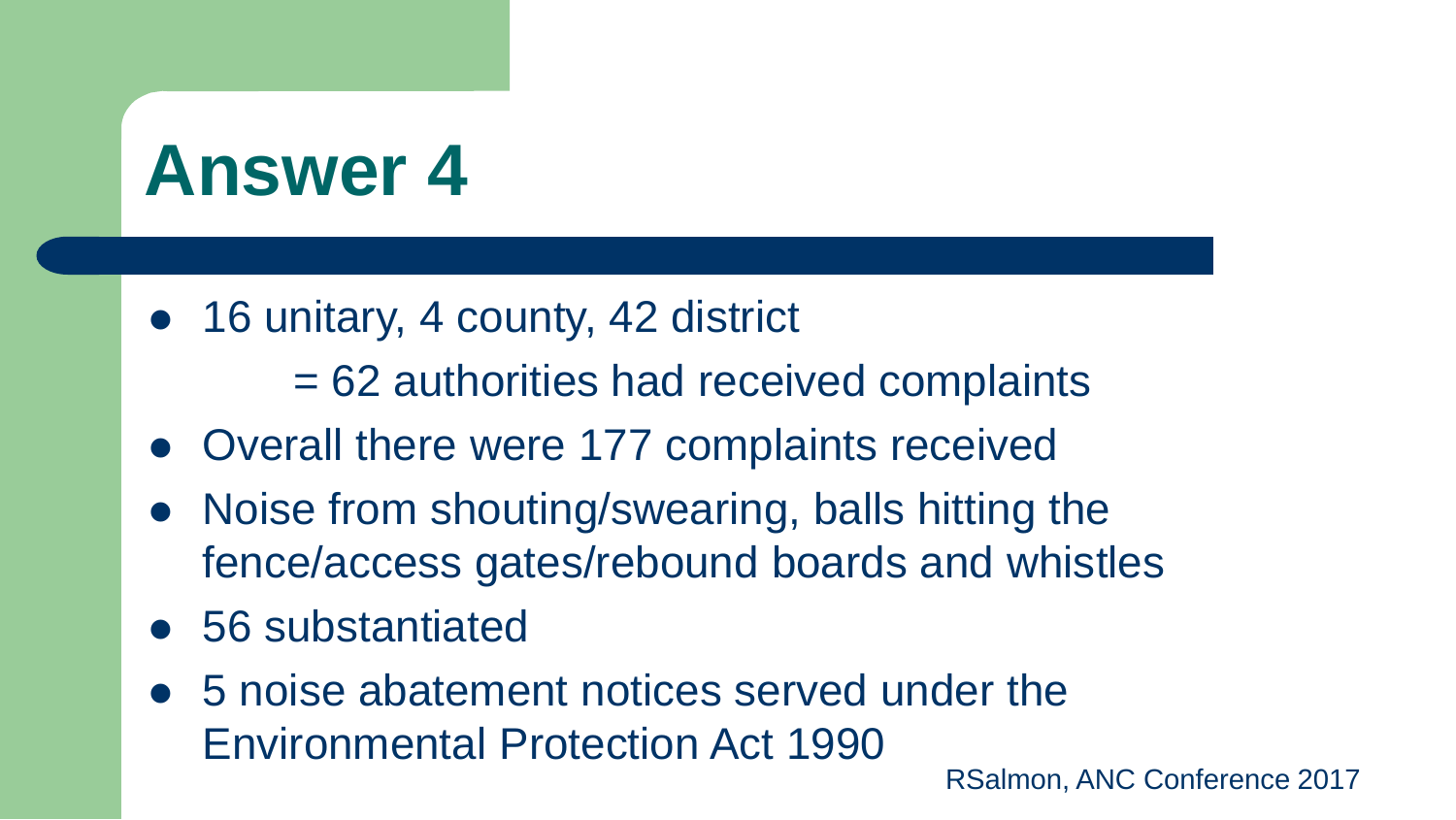Would an assessment methodology and/or criteria and noise limits specifically for MUGAs be useful to your authority.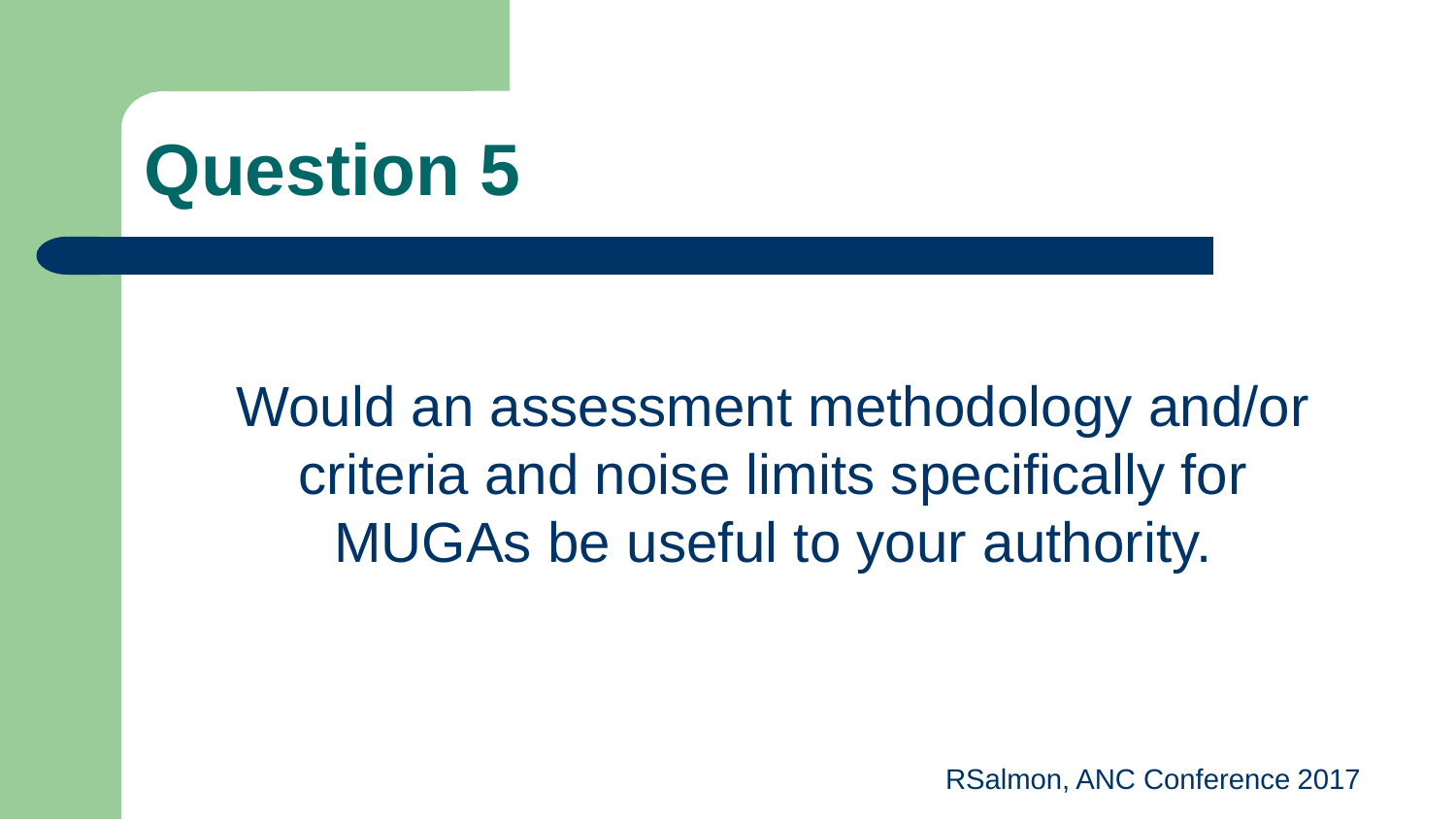#### Of those who responded

- 60% unitary/metropolitan and district councils said yes
- 33% county councils said yes
- "No" answers from authorities who say that there are already measures in place and there have been no repercussions for them so far.
- Concerns about how guidance would be applied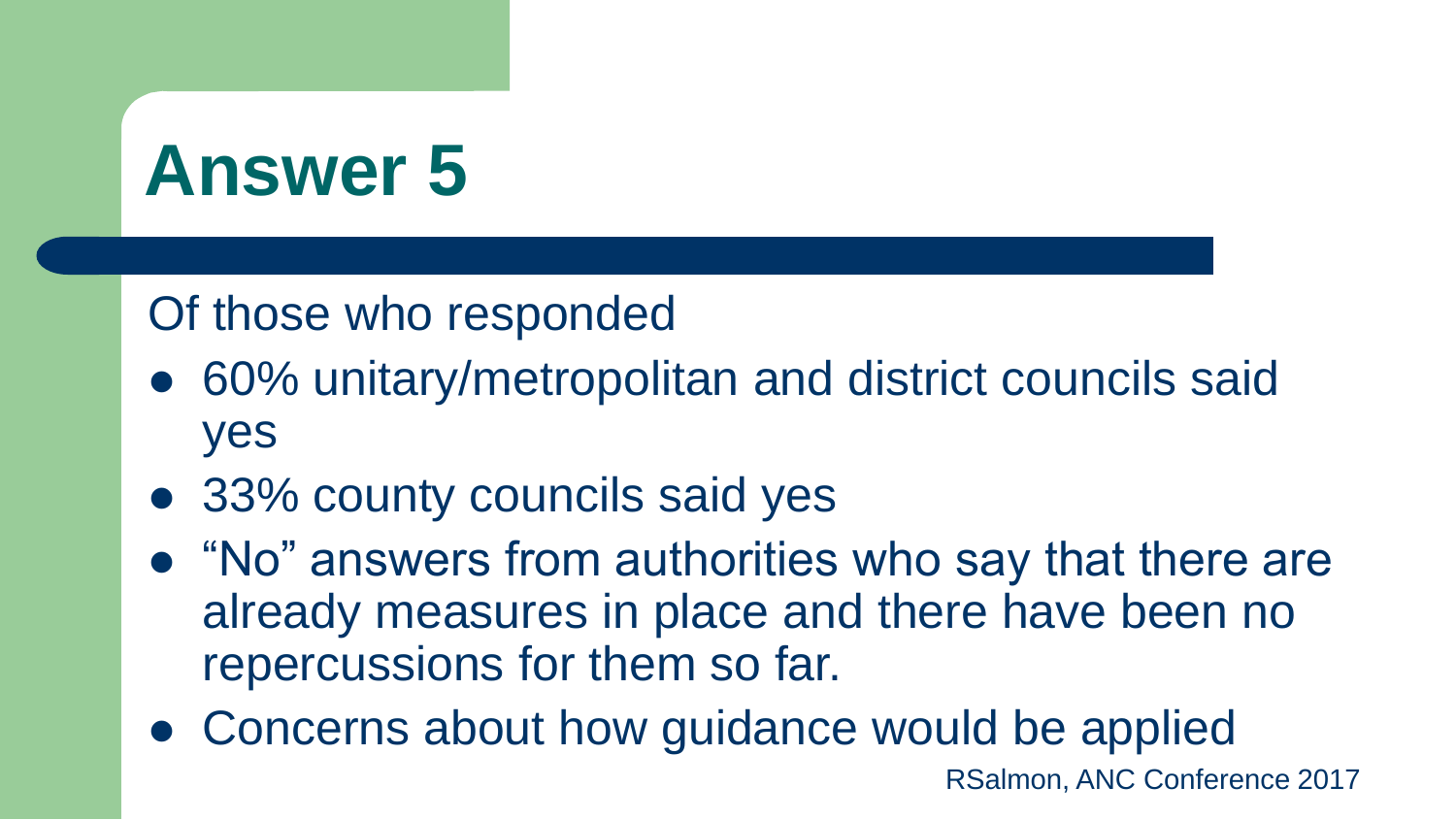#### **Parameters tested**

Based on BS4142:1997, Clay target shooting guidance, WHO guidelines on community noise

**Monitoring/modelling at the noise sensitive receptor should be tested against the following conditions:**

**1. LAeq, 15min not to exceed the LA90, 5min by more than 5db**

**2. LAeq, 15min should not exceed 55db**

**3. Average LAmax not to exceed 60db (Mean log average of the 10 loudest events from at least three separate 15 minute measurement periods)**

RSalmon, ANC Conference 2017 Also made notes on likelihood of nuisance based on noise witnessed during monitoring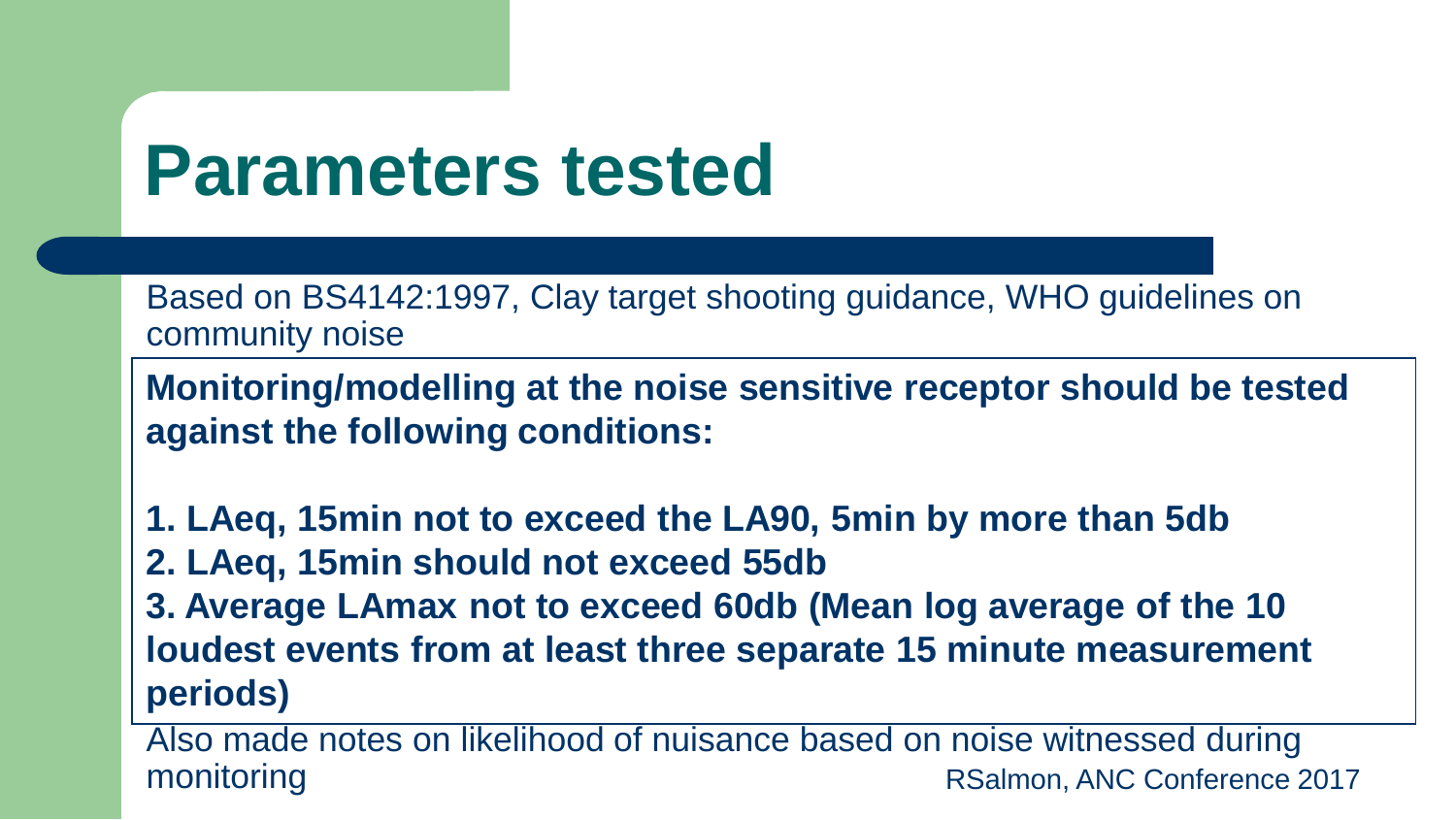### **Factors influencing noise impact**

- Rebound boards vs mesh fencing vs no fencing
- How the MUGA is used
	- Training vs matches
	- Children vs adults
- Whistles
- Spectators

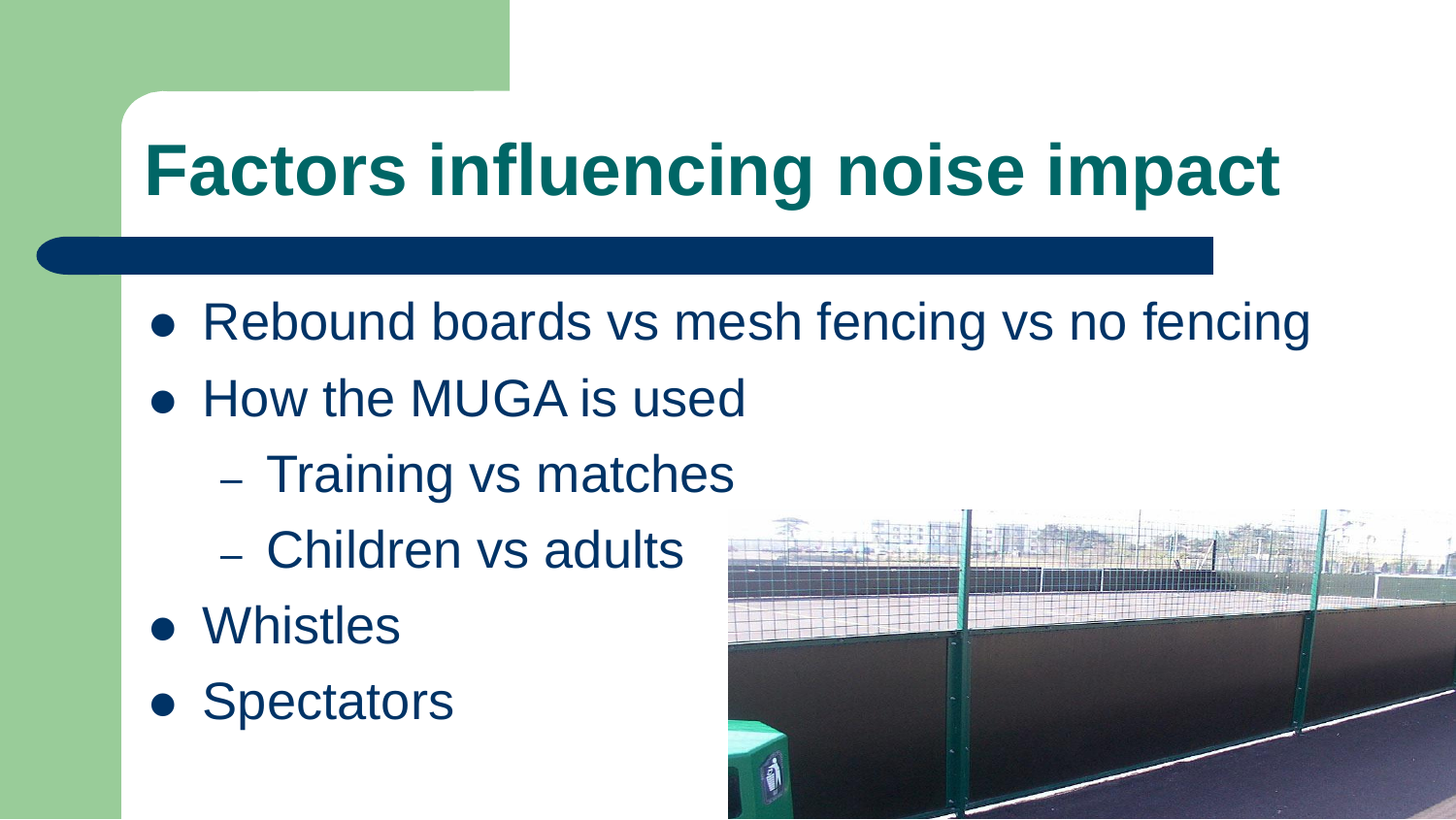#### **The results**

- The use of more than one condition was deemed necessary in order to give a fair representation of the noise from the MUGA when considering nuisance potential
- None of the parameters gave satisfactory results in isolation
- RSalmon, ANC Conference 2017 • The combined approach resulted in good correlation with the subjective assessment of potential nuisance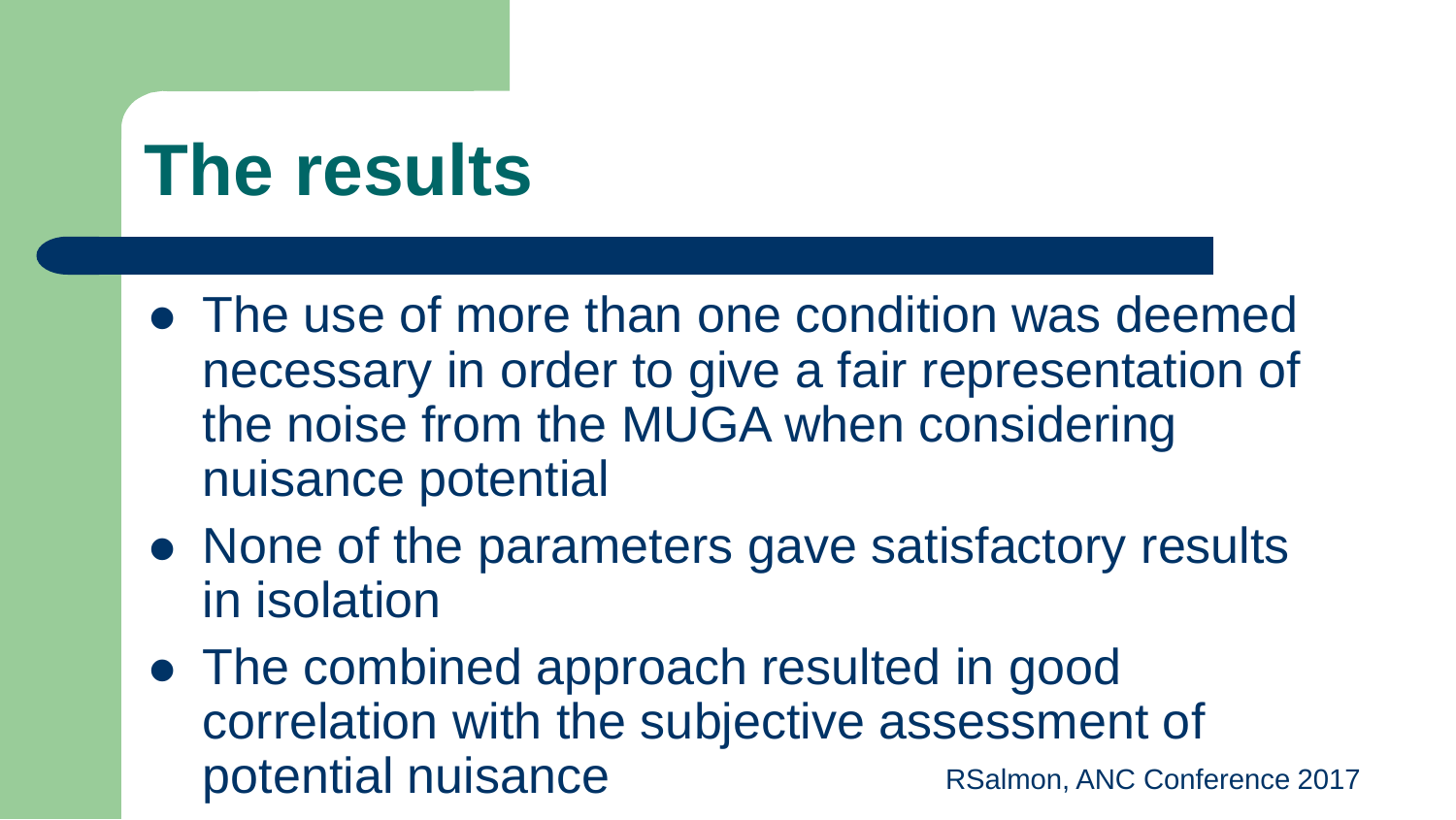# **Looking forward**

- Ball impact noise is a significant factor and needs to be a consideration in any assessment methodology
- Investment and acknowledgement from the manufacturers that noise is a potential problem.
- Address the lack of guidance available to consultants and LA's for a consistent approach.